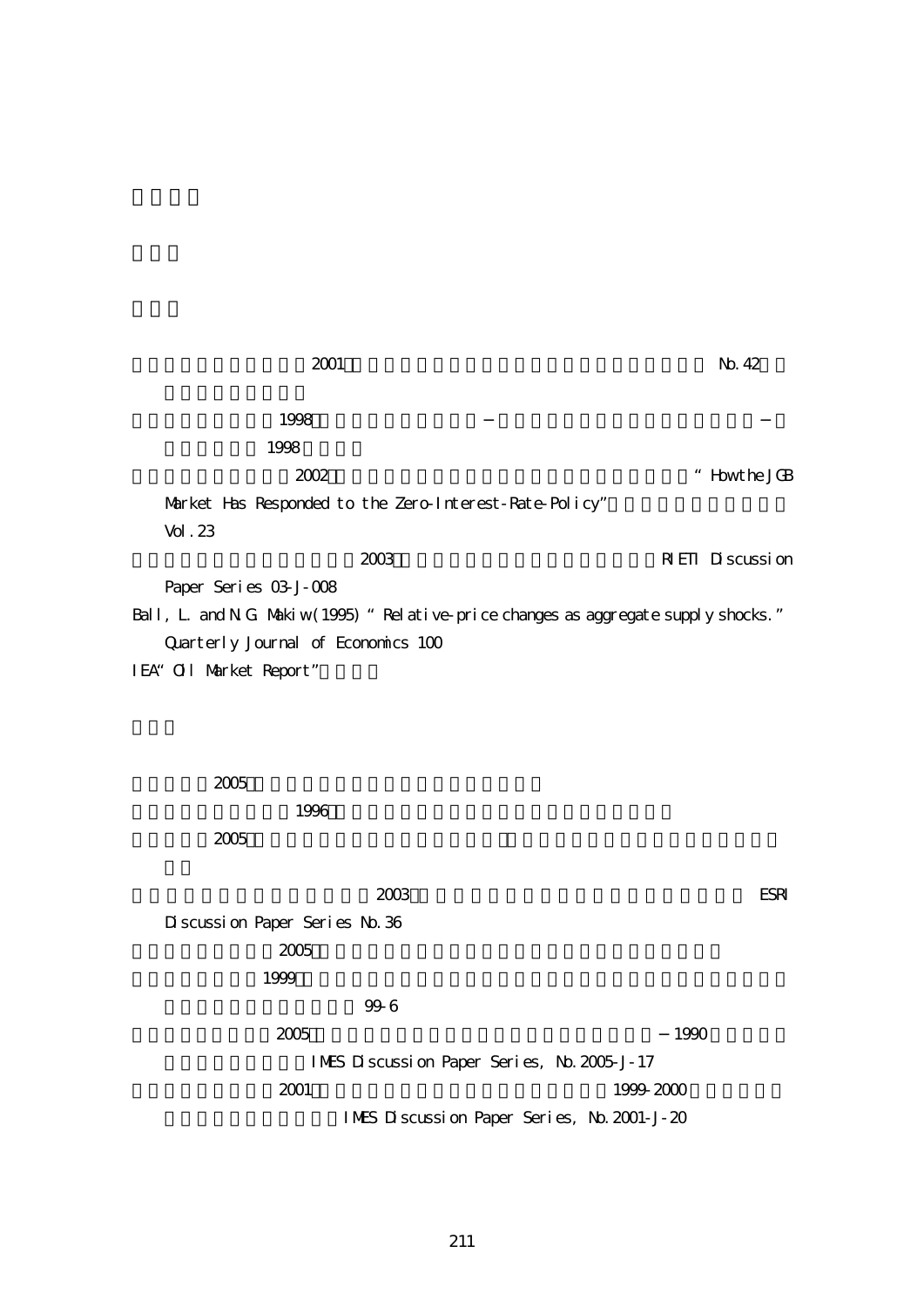$2004$ 

 $\infty$  2000 162  $\blacksquare$  $2000$ 00-11  $2004$  VAR

1999 **Working Paper 99-7,** 

 $1990$  P<sup>\*</sup>

1990

 $2004$ 

ESRI Discussion Paper Series No.91

```
1999
```
1999.3

Peter, H. and P. Poret (1991) P-STAR AS INDICATOR OF INFLATIONARY PRESSURE OECD WORKING PAPERS No. 101

Roberts, J. M. (1998) "Inflation Expectation and the Transmission of Monetary Policy," FRB Working Paper, October

N. G. Mankiw, R. Reis and J. Wolfers (2003) "Disagreement about inflation expectations" NBER Working Paper 9796

N. G. Mankiw, and R. Reis. 2001 "Sticky Information: A Model of Monetary Nonneutrality and Structural Slumps" NBER Working Paper 8614

N. G. Mankiw, and R. Reis<sup>2002</sup> "Sticky Information Versus Sticky Prices: A Proposal to Replace the New Keynesian Phillips curve" NBER Working Paper 8290

Eggertsson, G. and M. Woodford (2003)"The Zero Bound on Interest Rates and Optimal Monetary Policy"Brookings Papers on Economic Activity

Kraner, C. and M. Stone (2005) " A Post-Reflation Monetary Franework for Japan" IMF Working Paper WP/05/73

Krugman, P. (1998) 'It s Baaack! Japan's Slump and the Return of the Liquidity Trap" Brookings Papers on Economic Activity 1998:2, p.137-187

Svensson, L. (2001)"The Zero Bound in an Open Economy: A Foolproof Way of Escaping from a Liquidity Trap" Monetary and Economic Studies 19(S-1), p. 277-312

Svensson, L. (2003) "Escaping from a Liquidity Trap and Deflation: The Foolproof Way and Others" Journal of Economic Perspectives 17-4, p.145-166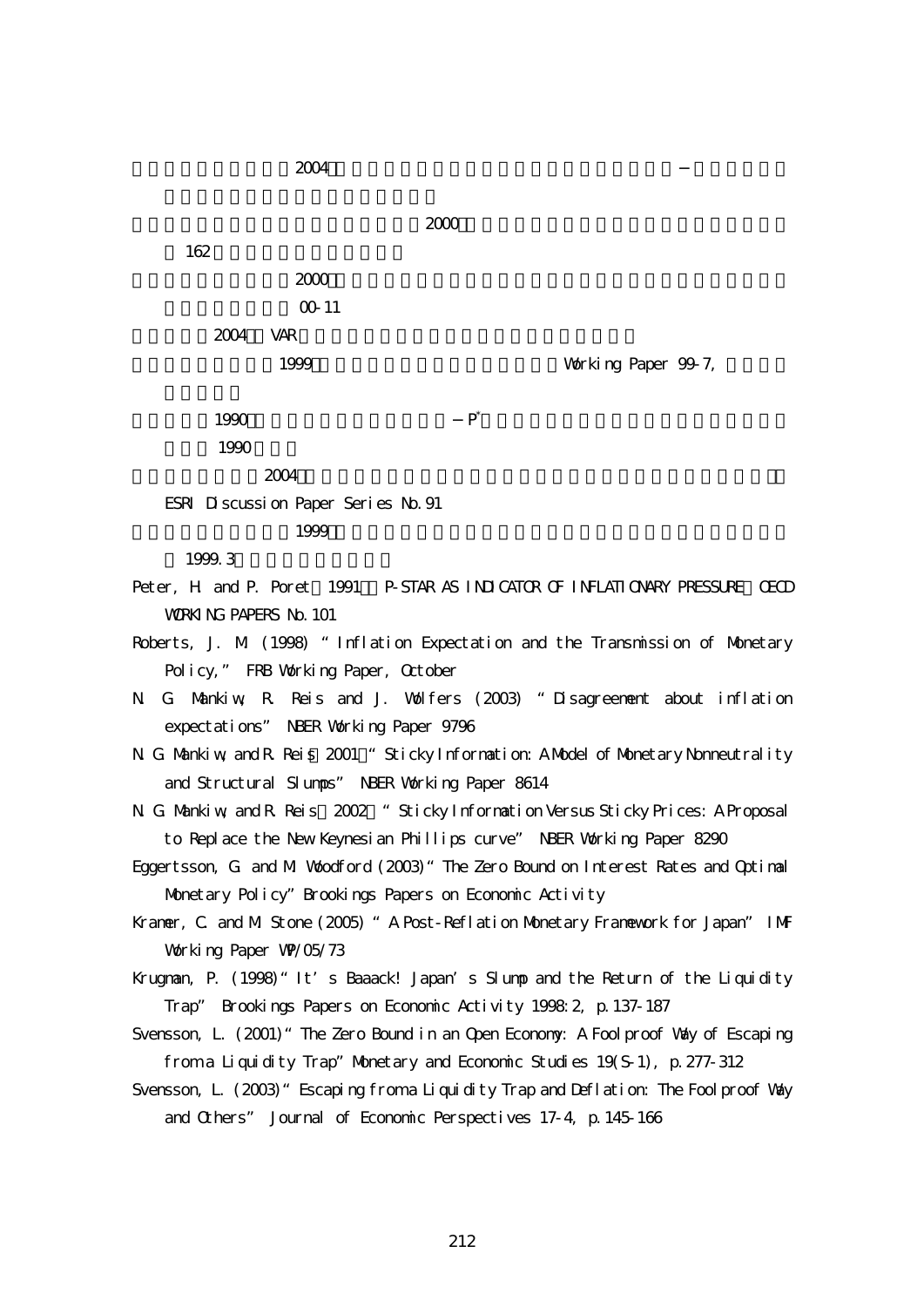| 2003 |            |  |
|------|------------|--|
| 2005 |            |  |
|      | pp. 85-113 |  |
| 2000 |            |  |
|      |            |  |
| 2005 | 2005 9     |  |
| 2005 |            |  |

 $2005$ 

pp. 29-84

Ben, S. B.  $2005$  " The Global Saving Glut and the U.S. Current Account Deficit " Speech At the Sandridge Lecture, The Federal Reserve Board IMF(2005)"Global Imbalances: A Saving And Investment Perspective" World Economic

Outlook, September 2005, pp.91-124